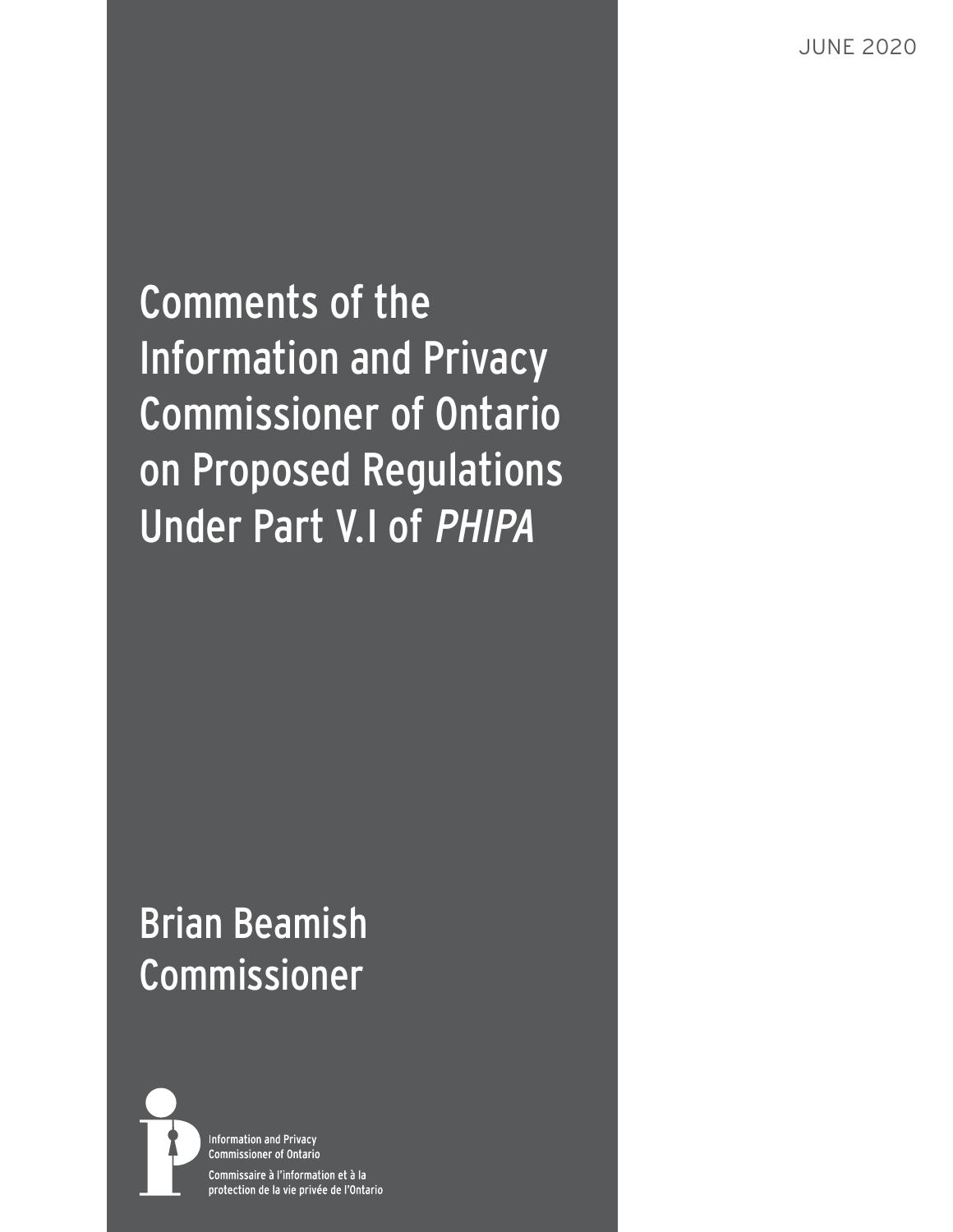## INTRODUCTION

The May 2, 2020 edition of the Ontario Gazette contains a notice by the Minister of Health of proposed regulations (the Proposed Regulations) under the *Personal Health Information Protection Act, 2004* (*PHIPA*).

The Proposed Regulations are another step towards bringing Part V.1 of *PHIPA* into effect. Part V.1 of *PHIPA* was passed in 2016 as part of Bill 119*, Health Information Protection Act, 2016* and contains the framework for regulating the provincial electronic health record (the EHR). While the Information and Privacy Commissioner of Ontario (IPC) supports most of the Proposed Regulations, certain provisions, if passed, will be a step backward on the path to the development and implementation of a robust and privacy protective EHR framework in Ontario.

The shortcoming in the Proposed Regulations relates to consent granularity. Under Part V.1, individuals have the right to control how their health information will be shared for health care purposes through "consent directives." For example, consider an individual who does not want their ex-spouse who works for a health information custodian (e.g. a hospital) to access their health information. In that case, the individual would want to implement a consent directive to block a particular agent (their ex-spouse) from accessing their information in the EHR, while continuing to allow their treating health care providers to have access. As the example illustrates, for individuals to effectively exercise their rights under Ontario's health privacy law, the technology behind the EHR must be granular enough to allow different types of information to be blocked for different agents and custodians. However, the Proposed Regulations only contain one option. They only allow an individual to block everything from everyone or block nothing. In the absence of less restrictive options, this is not a meaningful choice.

As explained in more detail below, Ontarians will have fewer rights to control their health information after this regulation comes into force than before. The government will not even promise to keep the current consent granularity options available for individuals wishing to exercise their rights in the future. Ontario's electronic health information infrastructure is moving in the wrong direction.

Back in 2012, the Ontario government committed to the IPC that it would implement regulations to provide individuals with five specific consent granularity options (explained below). Over the course of many years, representatives of the Ministry of Health and eHealth Ontario (now Ontario Health) continued to refer to these five consent granularity options and to indicate that they would be available in the EHR. Despite this, the work necessary to give effect to these five consent granularity options and to ensure Ontarians can meaningfully control access to their personal health information was never completed.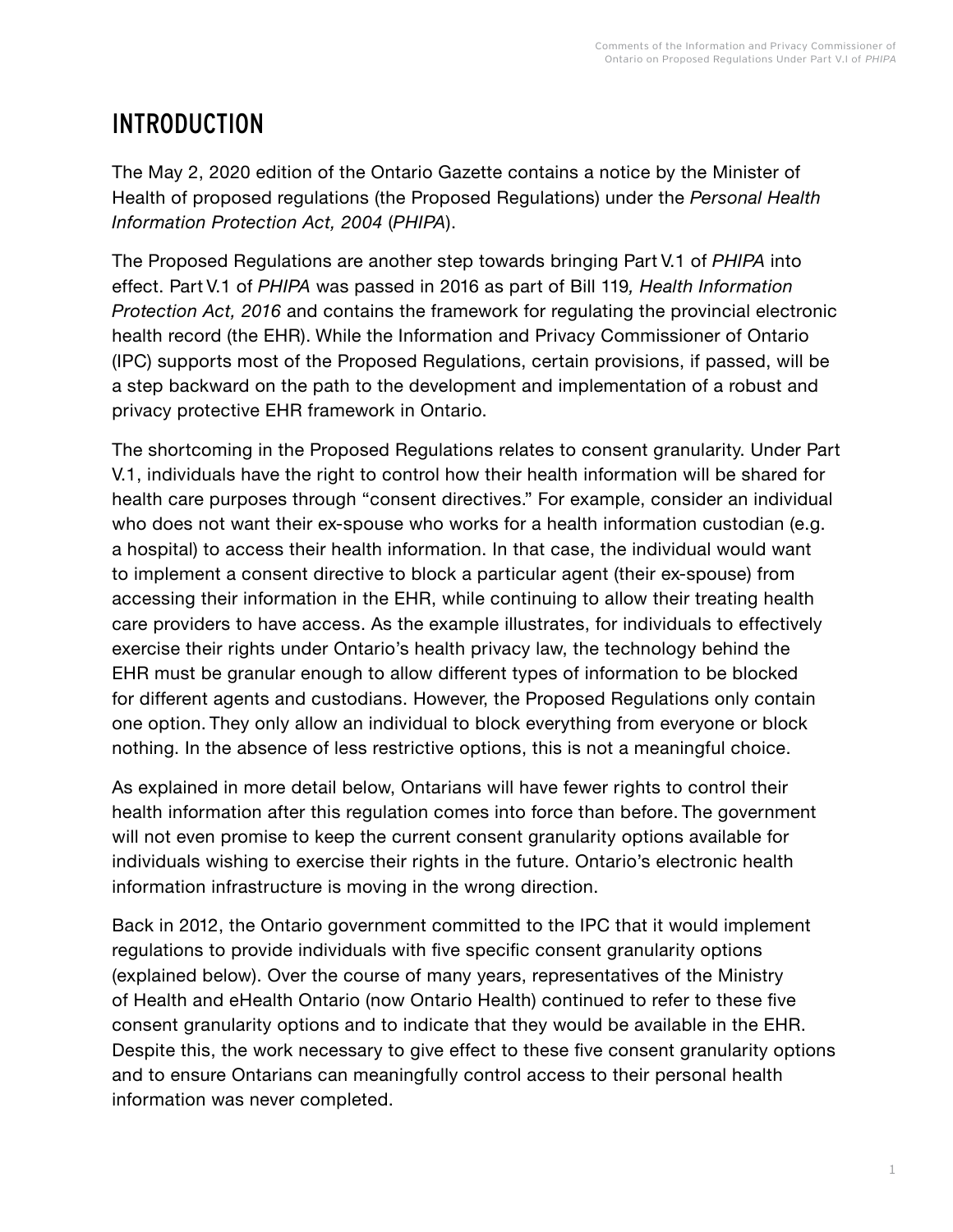The submission that follows explains the IPC's concerns about consent granularity in more detail and provides additional comments on the Proposed Regulations.

## 1. CONSENT GRANULARITY

### A. ENSURE INDIVIDUALS HAVE BROAD CONSENT OPTIONS

As mentioned in the introduction, *PHIPA* gives individuals the right to decide when and how their personal health information will be shared for health care purposes. In the context of the EHR, this right is operationalized through consent directives.

The IPC wants to ensure that individuals have meaningful options to exercise their right to control access to their health information and to ensure that the consent directives, which implement this right, correspond to the common privacy concerns encountered by the IPC. To that end, in 2012, the IPC and the government discussed this issue and the government agreed to implement regulations to provide individuals with five options for issuing consent directives in the EHR. These options are:

- **• Agent:** this directive prevents a specific agent (e.g. employee, staff member or volunteer) of a custodian from viewing an individual's health information,
- **• Domain:** this directive prevents anyone from viewing an individual's health information in a clinical domain repository such as the Ontario Laboratories Information System,
- **• Health information custodian-agents:** this directive prevents anyone at a specific custodian from viewing an individual's health information,
- **• Health information custodian-records:** this directive prevents anyone from viewing an individual's health information contributed to the EHR by a specific custodian, and
- **• Global consent directives:** this directive prevents anyone from viewing any part of an individual's health information in the entire EHR.

These five consent granularity options give individuals a broad range of choices to implement their rights, while still ensuring the effective provision of health care.

With the Proposed Regulations, the government is only providing individuals with one option to control access to their health information – global consent directives. Subsection 18.4 (3) of the Proposed Regulations states: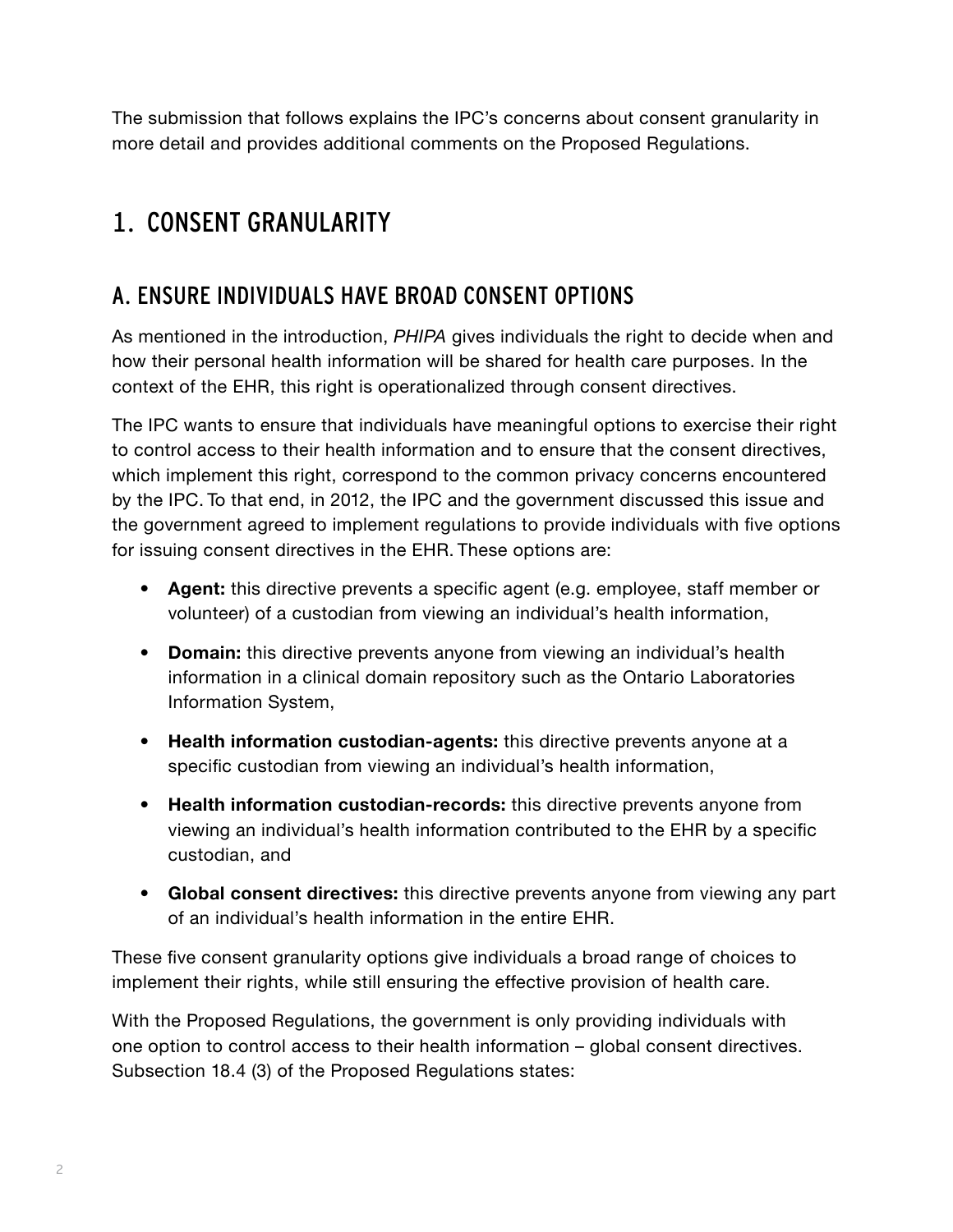Where an individual makes a consent directive, **it applies to all** of the individual's personal health information that is accessible by means of the electronic health record, **unless it is reasonably possible** for the prescribed organization [Ontario Health] to apply the consent directive only to the specific personal health information that has been identified by the individual, in which case the consent directive applies only to that personal health information [emphasis added].

While the Proposed Regulations refer to the possibility of more granular consent directives where "reasonably possible," the IPC is sceptical given the government's failure to proceed with the five consent granularity options it had previously committed to and given that the government has not committed to giving individuals who wish to make consent directives in the EHR the same rights that exist now. This means that individuals who have already made a consent directive in systems that will become the EHR have more rights than individuals who will make a consent directive in the EHR in the future. The government's intentions appear to be clearly set out in the summary of the Proposed Regulations in the Gazette, which states that the Proposed Regulations "[p]rescribe the level of specificity ('granularity') at which personal health information may be subject to a consent directive" and that **"[t]he granularity is set at the entirety of the electronic health record** [emphasis added]."

This 'all or nothing' choice is not a true choice in the absence of less restrictive options, and may cause some individuals not to protect their health information out of fear that implementing a consent directive will affect their health care by limiting the availability of their health information to their health care providers. The government may argue this fear is unfounded because consent directives can be overridden in certain circumstances, including with the consent of the individual. However, this is not a good solution. Consent overrides are administratively demanding. When a consent directive is overridden, the health information custodian must notify the individual and, in certain circumstances, the IPC. Further, the organization that is responsible for developing and monitoring the EHR (Ontario Health) must audit, monitor, and log consent overrides and notify custodians of overrides. This is necessary to ensure that health information subject to consent directives is not being viewed for unauthorized purposes.

The Proposed Regulations will likely cause more consent overrides and, ultimately more administrative work for already burdened health care providers as well as Ontario Health. The Proposed Regulations will also likely cause the individual who issued the consent directive to be frequently asked for express consent for a consent override, placing an additional burden on patients.

More broadly, the absence of meaningful consent granularity options could undermine the entire purpose of the EHR, and force health care providers to use other information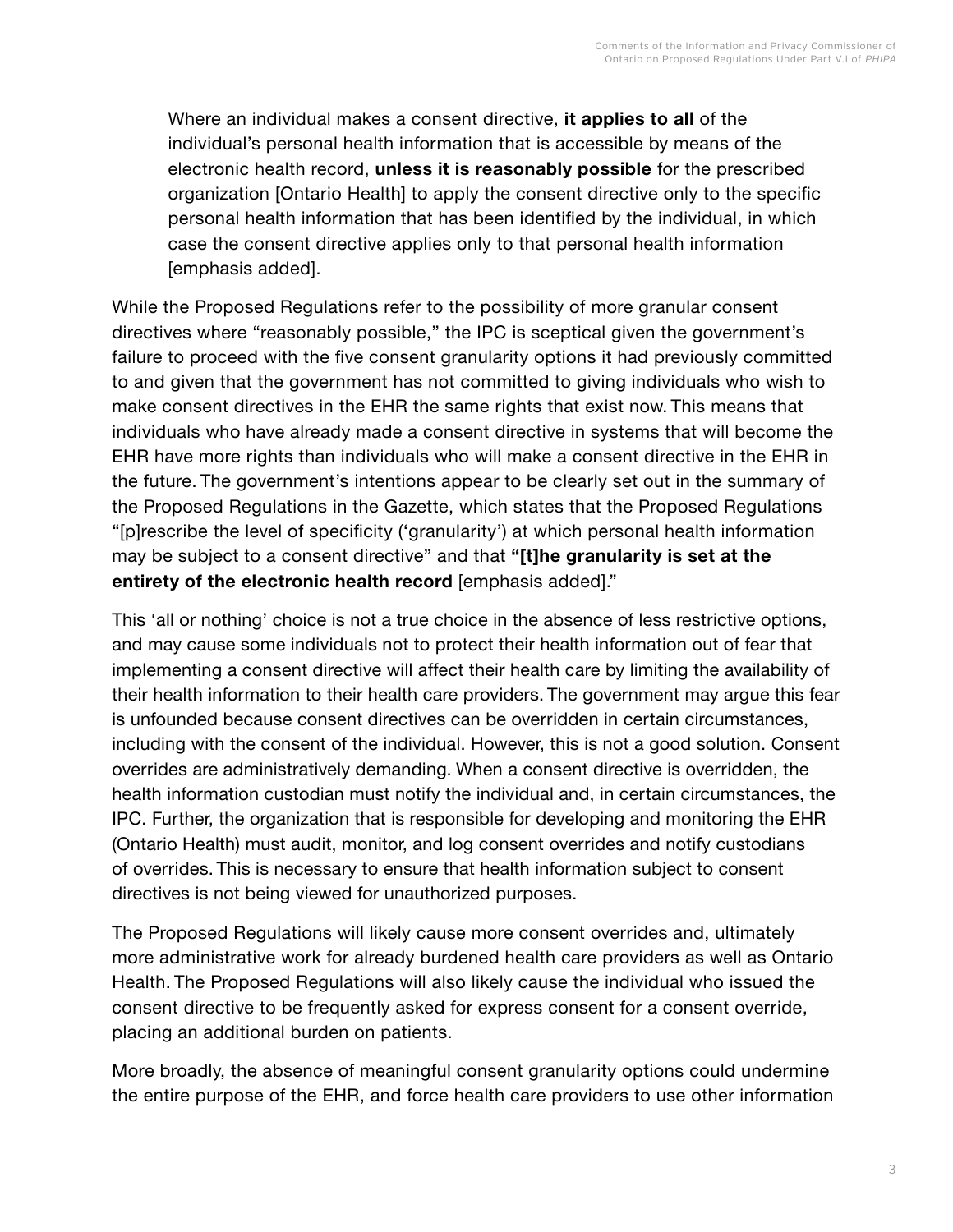systems where individuals can block less information because they are able to place restrictions that are more granular. Simply put, other systems will give health care providers and patients the information and choices they want.

The solution to this problem was simple. The government and eHealth Ontario (now Ontario Health) should have used the eight years since the government first committed to providing Ontarians with the five consent granularity options to build the electronic systems in the EHR in the way the government had agreed and that would allow individuals to more effectively exercise their rights to control their health information. However, that was not done. The government must give Ontarians true choices in order to effectively implement their rights and protect the privacy of their personal health information.

### B. KEEP CURRENT CONSENT OPTIONS

While not a solution to the problem mentioned above, there is one small thing the government must do to protect the privacy rights that individuals currently possess. It must continue to offer the consent granularity options that are presently available. There are electronic systems that will form part of the EHR that currently offer more consent granularity options than will be offered in the broader EHR. Section 18.5 (the transitional provision) states:

(1) Where, before section 55.6 of the Act came into force, an individual made a directive withholding or withdrawing, in whole or in part, the individual's consent to the collection, use or disclosure of personal health information that is accessible by means of the electronic health record developed and maintained by the prescribed organization, the prescribed organization shall continue to implement the individual's directive as it existed before the coming into force, subject to subsection (2).

(2) Where an individual has made a directive described in subsection (1) and has subsequently made a consent directive under subsection 55.6 (1) of the Act, the prescribed organization shall implement the consent directive.

Subsection 18.5 (1) suggests that, after Part V.1 of *PHIPA* comes into effect, prior consent directives will continue to be applied with the granularity they are now. However, subsection 18.5 (2) suggests that new consent directives will not be able to be applied with the same granularity as previous directives.<sup>1</sup> Indeed, this is what the government has advised the IPC.

<sup>1</sup> The IPC also notes that the drafting of section 18.5 appears to create a bizarre incentive for individuals to never change their historical consent directives for fear that they will never be able to make another directive with the same granularity.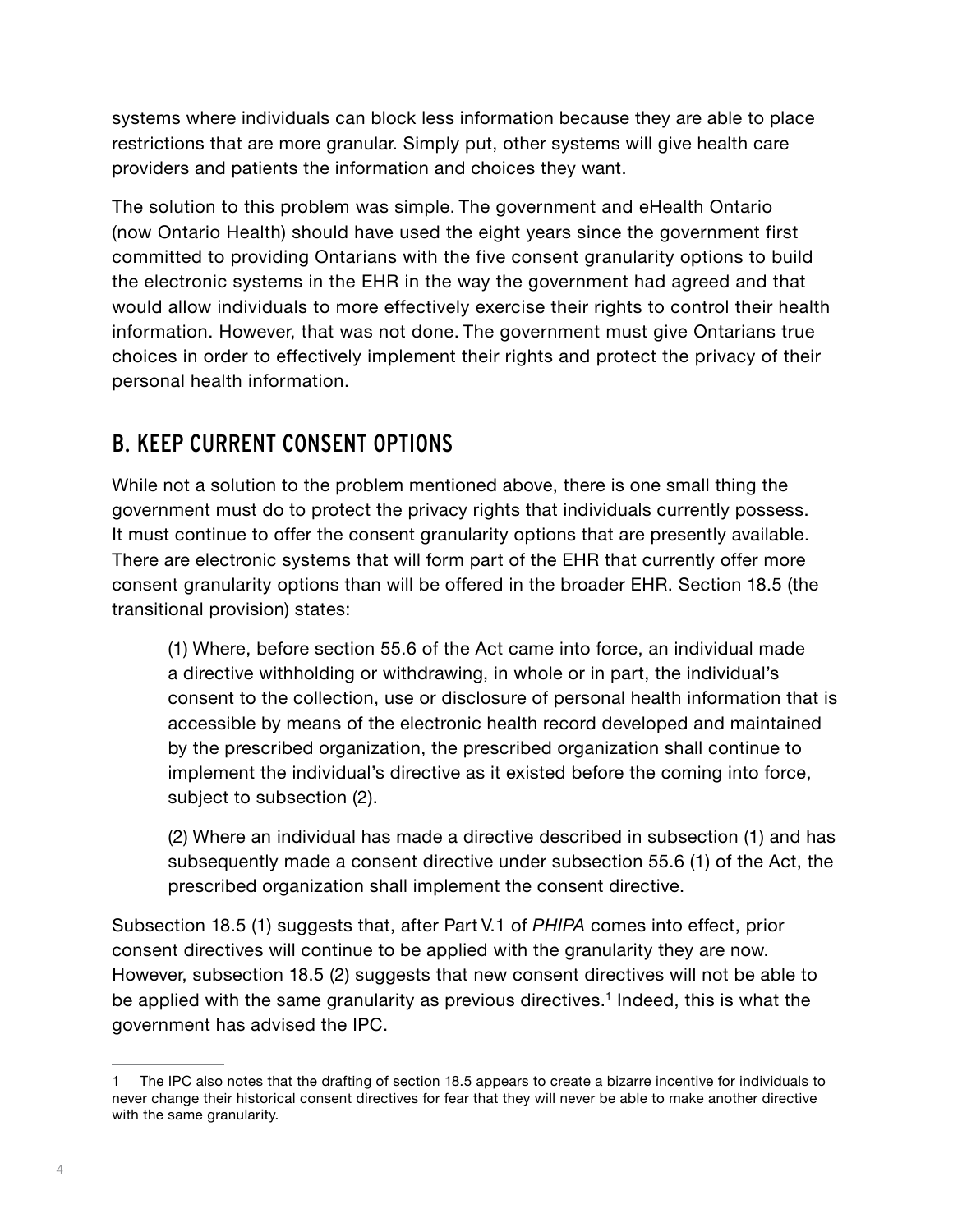Not only should prior consent directives continue to be implemented as they are now, but individuals should also have the right to implement new consent directives with the same granularity as they do now. $2^2$ 

## 2. RESPONSIBILITIES OF CORONERS AND THE PRESCRIBED ORGANIZATION UNDER SUBSECTION 55.9.1 (1) OF PHIPA

Part V.1 of *PHIPA* did not originally permit coroners and medical officers of health to access the EHR to carry out their statutory roles. To grant such access, Bill 188, *Economic and Fiscal Update Act, 2020* added section 55.9.1 to *PHIPA*.

In the context of coroners, access to the EHR creates a regulatory problem, namely, coroners conducting death investigations under the *Coroners Act* were likely not subject to the obligations imposed by *PHIPA*. To address this regulatory gap, section 55.9.1 of *PHIPA* allows access where prescribed requirements, if any, are met. The Proposed Regulations set out these prescribed requirements. The IPC is supportive of the requirements regulating coroners' access to the EHR, subject to the comments below.

### A. ADD INDIVIDUAL NOTIFICATION REQUIREMENT TO SUBSECTION 18.10 (1)

Subsection 18.10 (1) of the Proposed Regulations sets out the provisions of *PHIPA* that a coroner must comply with when accessing personal health information in the EHR. These provisions apply to a coroner as if the coroner were a custodian under *PHIPA*.

The Proposed Regulations provide that subsections 12 (1) and 12 (3) of *PHIPA* apply to coroners, but not subsection 12 (2) of *PHIPA*. This omission is significant.

Subsection 12 (1) would require a coroner to take reasonable steps to protect health information collected from the EHR from theft, loss and unauthorized use and disclosure. Section 12 (3) of *PHIPA* would require a coroner to notify the IPC if a theft, loss or unauthorized use or disclosure of that information meets prescribed requirements. However, subsection 12 (2), which is omitted from the Proposed Regulations, would require the coroner to notify the individual of all thefts, losses and unauthorized uses and disclosures of their information.<sup>3</sup>

<sup>2</sup> If the current consent granularity options are kept in these systems, individuals wishing to make consent directives will also have to be informed that their more granular consent directive will not be effective in other systems in the broader EHR.

<sup>3</sup> The IPC notes that subsection 18.10 (4) requires that notice be given to the individual of an unauthorized collection. However, that provision would not apply to a subsequent unauthorized use or disclosure or a theft or loss of the information. Note that amendments to subsection 18.10 (4) are also recommended below.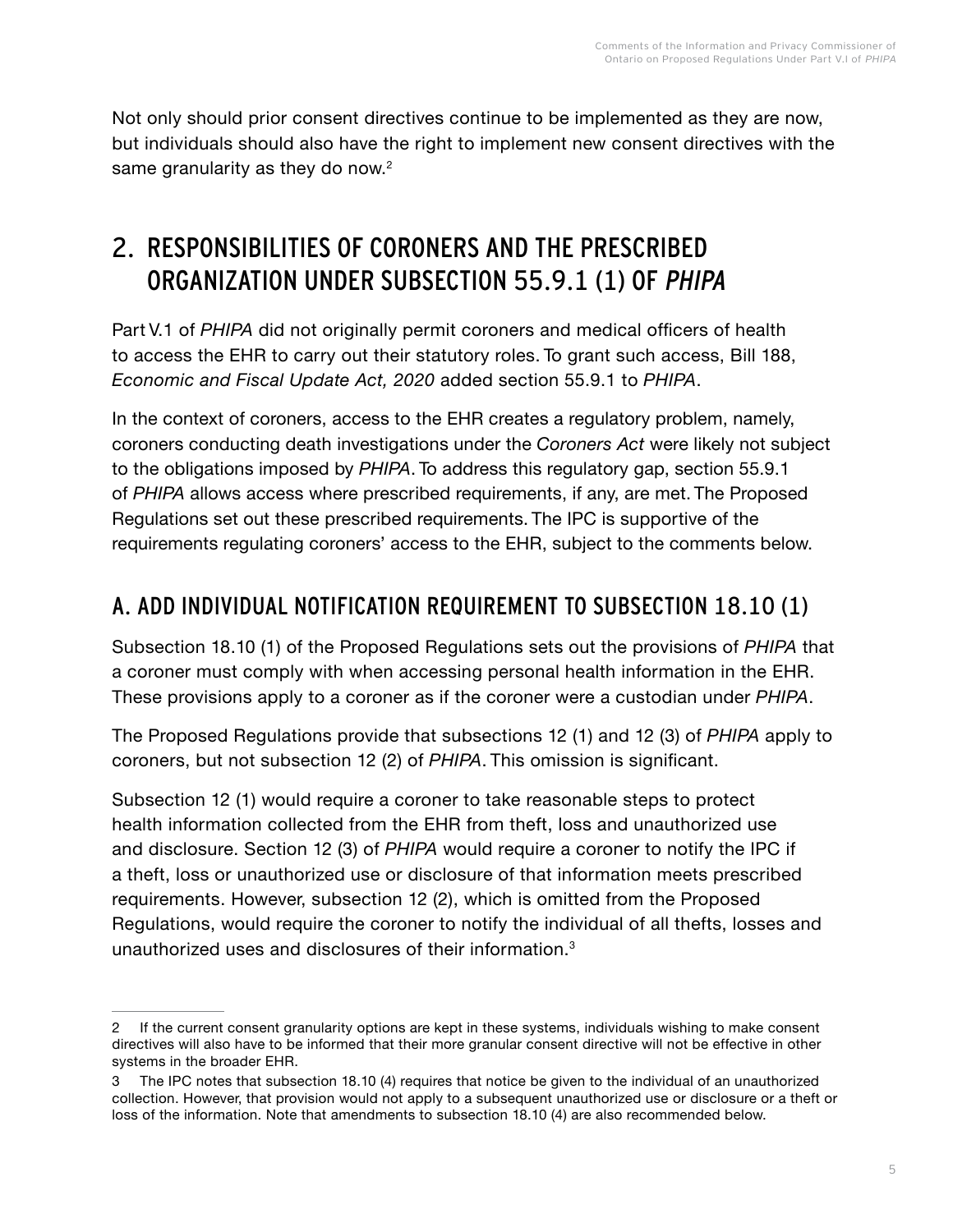The IPC recommends that coroners be required to comply with subsection 12 (2) of *PHIPA* as if they were custodians. Subsection 18.10 (1) of *PHIPA* should be amended as follows:

**18.10** (1) A coroner to whom the prescribed organization provides information under subsection 55.9.1 (1) of the Act shall comply with section 11.1, subsections 12 (1), (2) and (3), subsection 13 (1) and sections 17, 17.1, 30 and 31 of the Act as if the coroner were a health information custodian.

### B. ADDRESS THE RESPONSIBILITIES OF THE PRESCRIBED ORGANIZATION (ONTARIO HEALTH)

As noted above, section 18.10 of the Proposed Regulations sets out the responsibilities of coroners when accessing health information in the EHR. However, to ensure the responsibilities on coroners are being fulfilled, their access to the EHR must be audited, logged and monitored by Ontario Health in the same manner as for custodians. Otherwise, there is a risk that coroners' contraventions will go undetected.

Further, the Proposed Regulations should clarify that the prescribed organization, namely Ontario Health, has to comply with the practices and procedures approved by the IPC when providing coroners with access to health information from the EHR. Again, this will put coroners on equal footing with custodians accessing the EHR and prevent a legislative gap.

For the above reasons, the IPC recommends adding the following section to the Proposed Regulations.

#### **Logging, auditing and monitoring access by coroners**

**18.11** For greater clarity, the prescribed organization shall comply with section 55.3 of the Act in respect of personal health information provided to a coroner under subsection 55.9.1 (1) of the Act as if the coroner were a health information custodian, and shall further comply with the practices and procedures approved by the Commissioner under paragraph 14 of section 55.3 of the Act and under section 55.12 of the Act in respect of such information.

### C. NARROW THE CIRCUMSTANCES IN WHICH NOTIFICATION TO THE IPC IS REQUIRED UNDER SUBSECTION 18.10 (4)

If a coroner collects health information without authority by means of the EHR, subsection 18.10 (4) requires the coroner to notify the IPC. The IPC recommends amending clause 18.10 (4) (b) to ensure that notification to the IPC is required in only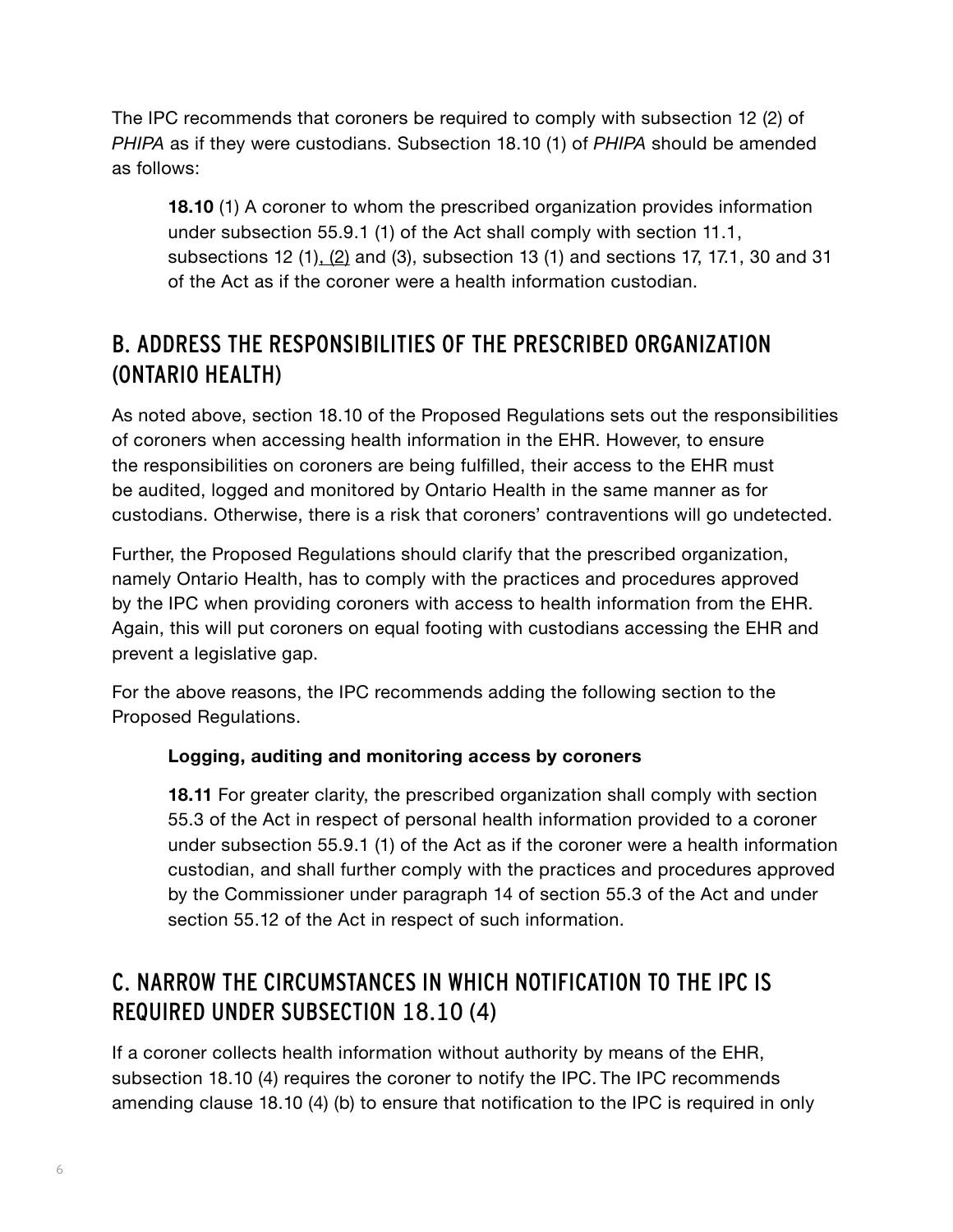those circumstances where a custodian would be required to notify the IPC. This will put coroners on equal footing with custodians collecting health information from the EHR and ensure that the IPC is only notified of breaches that meet certain criteria, in order to ensure that resources are focused on the most significant breaches. Clause 18.10 (4) (b) should also be amended to ensure that notice to the IPC is given at the first reasonable opportunity. In particular, it is recommended that clause 18.10 (4) (b) of the Proposed Regulations be amended as follows:

(b) notify the Commissioner of the unauthorized collection at the first reasonable opportunity under any circumstance where the coroner would be required to notify the Commissioner if the coroner were a custodian to which subsection 18.3 (1) of this Regulation applied.

## 3. CORRECTION OF DRAFTING ISSUES

The IPC has also noted other drafting issues with the Proposed Regulations. For ease of reference, these additional drafting issues and the IPC's recommended amendments (as well as the amendments previously mentioned in Part 2 of this submission) are set out in Appendix A. Changes are underlined and explanations are added in square brackets.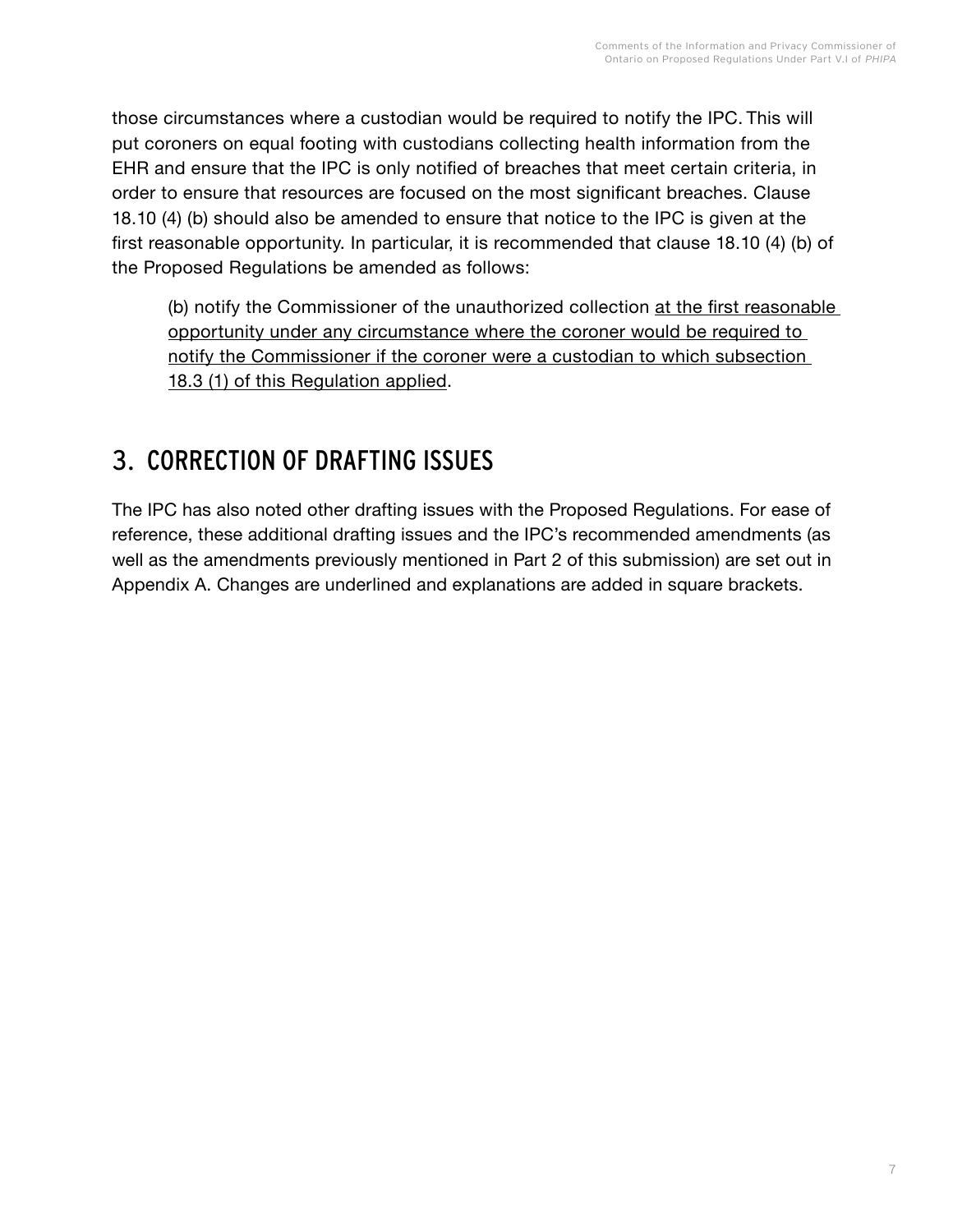## APPENDIX A: SECTIONS OF PROPOSED REGULATIONS WITH IPC RECOMMENDED AMENDMENTS

#### **Notice requirements, clause 55.7 (7) (a) of the Act**

**18.7** (1) Where a health information custodian is required to notify an individual under clause 55.7 (7) (a) of the Act, the notice must include,

(a) the name of the individual to whom the information relates;

(b) the identity of any health information custodian that disclosed the information;

(c) a general description of the information, other than personal health information, that was collected;

(d) the date and time of the collection;

(e) the reason or reasons for the consent override as described in subsection 55.7 (1), (2) or (3) of the Act and the reason or reasons the personal health information was necessary for each purpose;

#### **[IPC change recommended to be consistent with clause 18.8 (1) (c) of the Proposed Regulations]**

(f) the name of the individual, including a substitute decision-maker, who provided express consent under subsection 55.7 (1) of the Act, if applicable;

(g) the name of any agent of the health information custodian who authorized the override;

(h) contact information for the health information custodian that collected the information; and

#### (i) contact information for and information about the process of filing a complaint with the Commissioner; and

 $(i)$  contact information for the Commissioner and the fact that the individual may make a complaint to the Commissioner under Part VI of the Act.

**[IPC changes recommended because clause 18.7 (1) (i) in the Proposed Regulations created the same obligation as clause 18.7 (1) (j)]**

…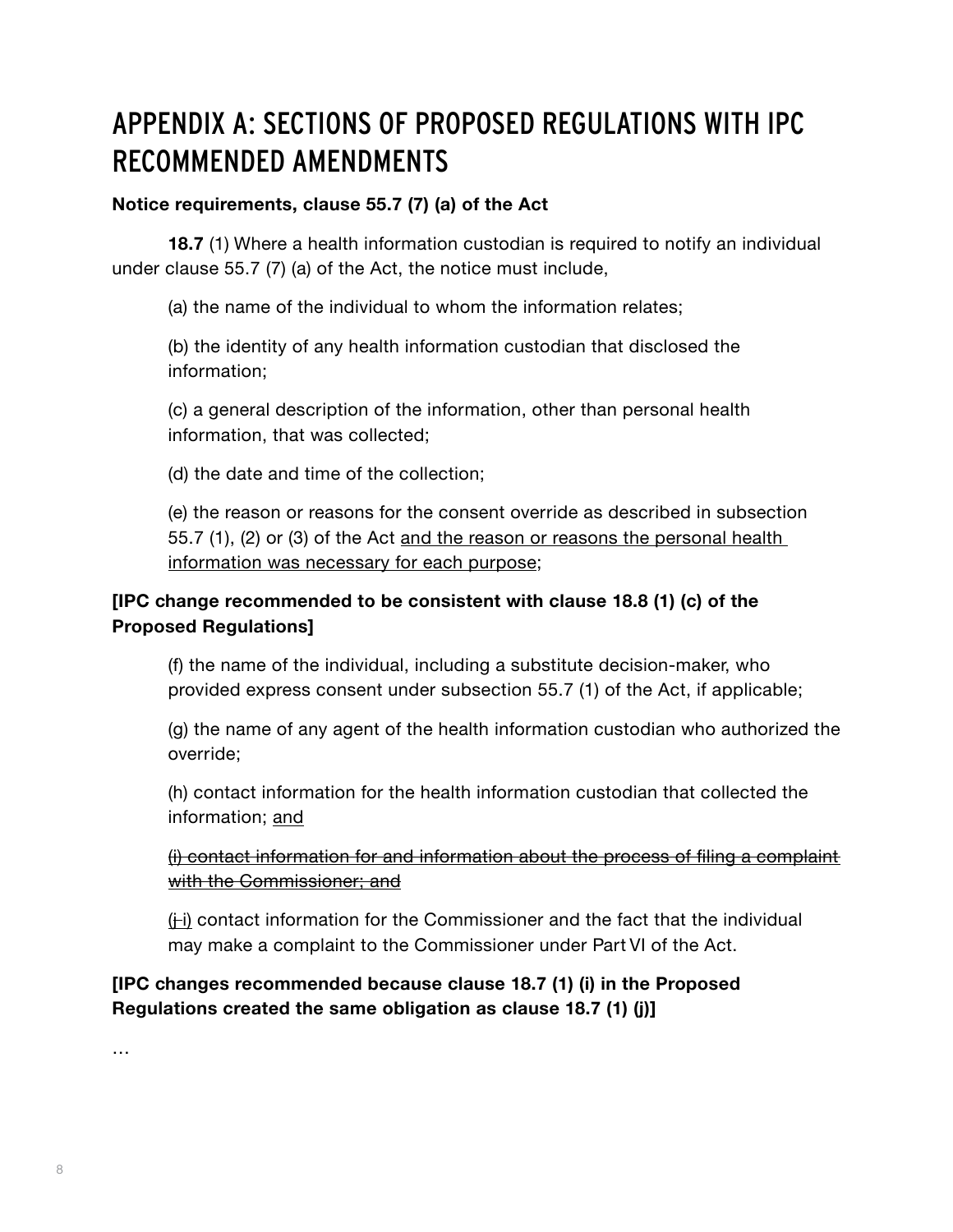#### **Provision to coroner**

**18.10** (1) A coroner to whom the prescribed organization provides information under subsection 55.9.1 (1) of the Act shall comply with section 11.1, subsections 12 (1), (2) and (3), subsection 13 (1) and sections 17, 17.1, 30 and 31 of the Act as if the coroner were a health information custodian.

### **[IPC change recommended under Part 2 of this submission]**

 (2) Despite any other provision in the Act or the regulations, a A coroner to whom the prescribed organization provides information under subsection 55.9.1 (1) of the Act may only use or disclose the information for the purpose for which the information was collected or as required by law.

### **[IPC changes recommended to be consistent with section 31 and subsection 55.5 (5) of** *PHIPA***]**

…

 (4) If personal health information about an individual is collected without authority by a coroner by means of the electronic health record, the coroner shall,

(a) notify the individual at the first reasonable opportunity of the unauthorized collection and include in the notice a statement that the individual is entitled to make a complaint to the Commissioner under Part VI of the Act; and

(b) notify the Commissioner of the unauthorized collection at the first reasonable opportunity under any circumstance where the coroner would be required to notify the Commissioner if the coroner were a custodian to which subsection 18.3 (1) of this Regulation applied.

### **[IPC change recommended under Part 2 of this submission]**

…

### **Logging, auditing and monitoring access by coroners**

 **18.11** For greater clarity, the prescribed organization shall comply with section 55.3 of the Act in respect of personal health information provided to a coroner under subsection 55.9.1 (1) of the Act as if the coroner were a health information custodian, and shall further comply with the practices and procedures approved by the Commissioner under paragraph 14 of section 55.3 of the Act and under section 55.12 of the Act in respect of such information.

### **[IPC change recommended under Part 2 of this submission]**